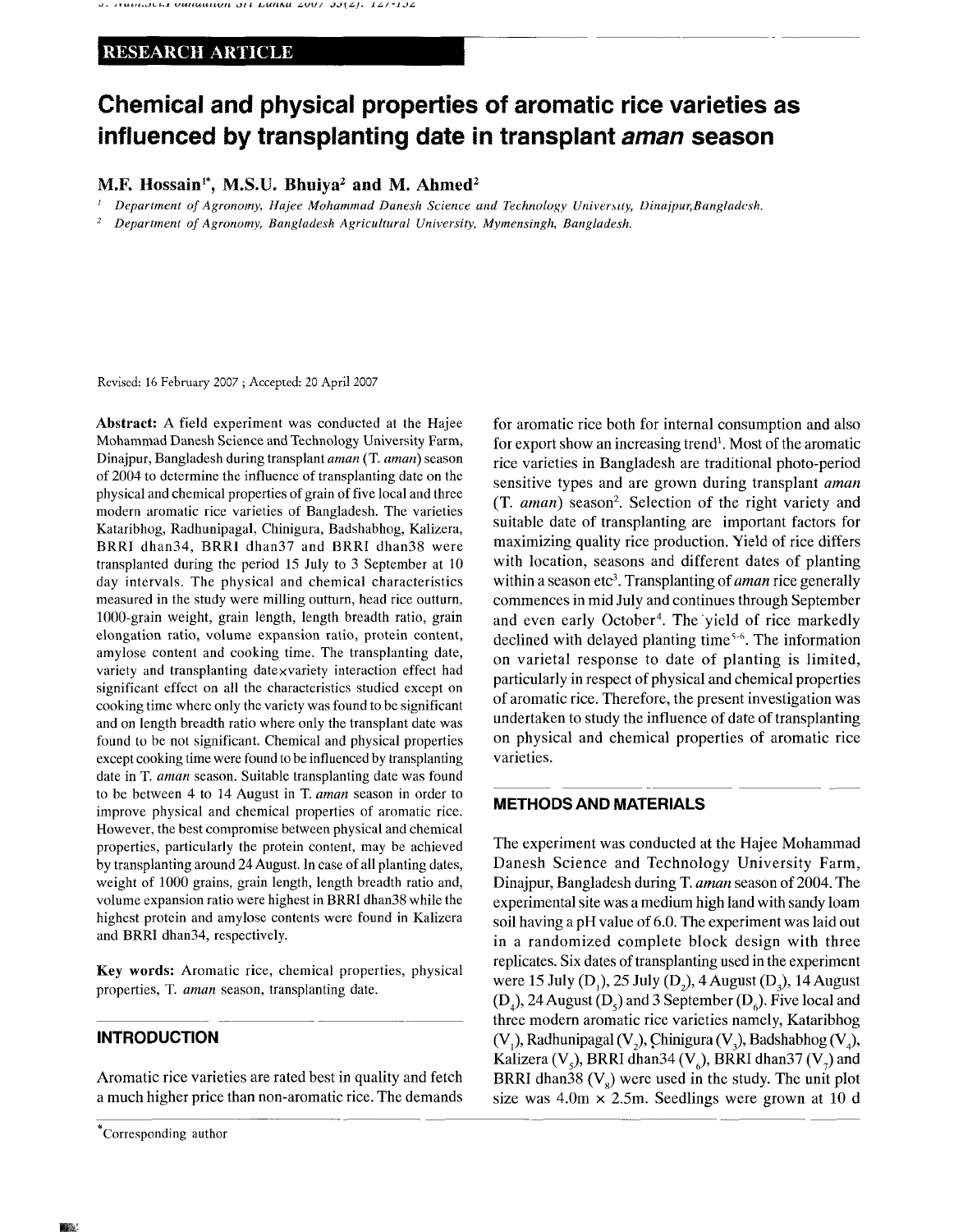intervals in different seedbeds starting from 15 June. The 30 d old seedlings were transplanted at a spacing of 20 cmxl5 cm using three seedlings/hill. All other cultural practices were done uniformly as per recommendations. Entire plots were harvested to obtain grain yield. After drying, grain samples of appropriate quantities were taken randomly from each plot to record physical and chemical parameters.

Samples were milled raw and analyzed for physical and chemical properties. Grain physical and chemical properties were measured at the Grain Quality and Nutrition Division Laboratory, Bangladesh Rice Research Institute, Gazipur. Milled rice out-turn was determined by dehulling 200 g rough rice in a Satake Rice Mill, followed by 75 polishing in Satake Grain Testing Mill TM-05. Head rice out-turn was determined by separating broken grains from milled rice by hand. Milled rice out-turn and head rice out-turn were expressed as percentage of rough and milled rice respectively. Grain length and breadth were measured by slide calipers. Amylose content was determined by the procedure of Juliano<sup>7</sup>. Protein content was calculated from nitrogen and it was determined by the micro Kjeldahl method<sup>8,9</sup>. Volumes of cooked and milled rice were measured by amounts of water displacement. Data were analyzed following the ANOVA technique and mean differences were adjudged with Duncan's Multiple Range Test (DMRT).

### **RESULTS AND DISCUSSION**

Analyses of variance for all the grain quality characteristics studied are presented in Table 1. The transplanting date, variety and transplanting date  $\times$  variety interaction effect were found to significantly affect all characteristics studied except cooking time where only variety was found to have a significant effect and the length breadth ratio where transplanting date was found to be not significant. Interaction effect of variety  $\times$ transplanting date for physical and chemical characteristics were further studied using response curves (Figures 1 and 2).

Different varieties responded differently to different dates of transplanting with respect to milling out-turn. The highest and lowest degrees of varietal differences were found for  $D_6$  and  $D_1$  to  $D_3$ , respectively. Even for  $D_5$ , variety Badshabhog showed the highest milling recovery of about 73 % while all the other varieties showed milling recoveries around 70 %. In general, milling recovery increased from  $D_1$  to  $D_3$  and remained the same untill  $D_4$ and started to decrease from D<sub>5</sub>. Thus, the period  $D_1$  to  $D_4$ would be the best time of planting to attain the highest milling recovery (around 71 %) with minimum varietal

differences. With respect to head rice out-turn, BRRI dhan37 and BRRI dhan38 always resulted in a lower head rice out-turn than the rest of the varieties.The response of BRRI dhan38 became highly unpredictable after D. Best time of planting to maximize head rice out-turn is around  $D<sub>a</sub>$  for BRRI dhan37 and BRRI dhan38 and is around D<sub>3</sub> for rest of the varieties. With respect to 1000grain weight and grain length, three variety groups were identified based on their response to the planting dates. The first group (BRRI dhan37 & BRRI dhan38) had the highest grain weight and length for all transplanting dates and showed minimum varietal differences for  $D<sub>2</sub>$  and  $D<sub>4</sub>$ . They showed reduction in both parameters after  $D_{3}$ . Variety Kataribhog being in the second group had intermediate grain weight and lengths and showed a similar response as the first group to different planting dates. Third group which includes rest of the five varieties had the lowest grain weight and lengths and showed a response similar to the first group. Thus, best time of planting to maximize grain weight and length for all varieties would be  $D_3$  to  $D_4$ .

BRRI dhan37 & BRRI dhan38 had the highest length breadth ratio while Kataribhog had an intermediate value. The rest of the five varieties had lower length breadth ratio (Figure 1). However, some of the varieties in the lower length breadth ratio group showed an increasing trend in length breadth ratio with delay in transplanting date. BRRI dhan34 had the highest grain elongation ratio with all the planting dates and an increasing trend in grain elongation ratio with delay in transplanting date. Thus the variety BRRI dhan34 showed its highest grain elongation ratio which was about 2.3 for  $D<sub>6</sub>$  (Figure 1). Some of the varieties including Chinigura with the lowest grain elongation ratio for  $D_{\epsilon}$  showed a decreasing trend in grain elongation ratio with delay in transplanting date. Variability of volume expansion ratio between varieties appeared highly unpredictable for all transplanting dates. However, highest volume expansion ratio was found for  $D_1$  for BRRI dhan38 and lowest for  $D_2$  for Kataribhog & BRRIdhan34.

Protein content gradually increased from  $D_1$  to  $D_6$ . Delayed transplanting at  $D_6$  maximized the protein content in brown rice for all the varieties. Amylose content remained the same from  $D_1$  to  $D_5$  for most of the varieties and showed its lowest value for  $D<sub>6</sub>$  transplanting date for all the varieties. BRRI dhan34 showed its highest amylose content (26%) for  $D_{\epsilon}$  (Figure 2). In contrast, amylose content was reported to increase<sup>10</sup> with the delay in transplanting.

Milling out-turn  $(\%)$ , head rice out-turn  $(\%)$ , 1000grain weight (g), grain length (mm), grain length breadth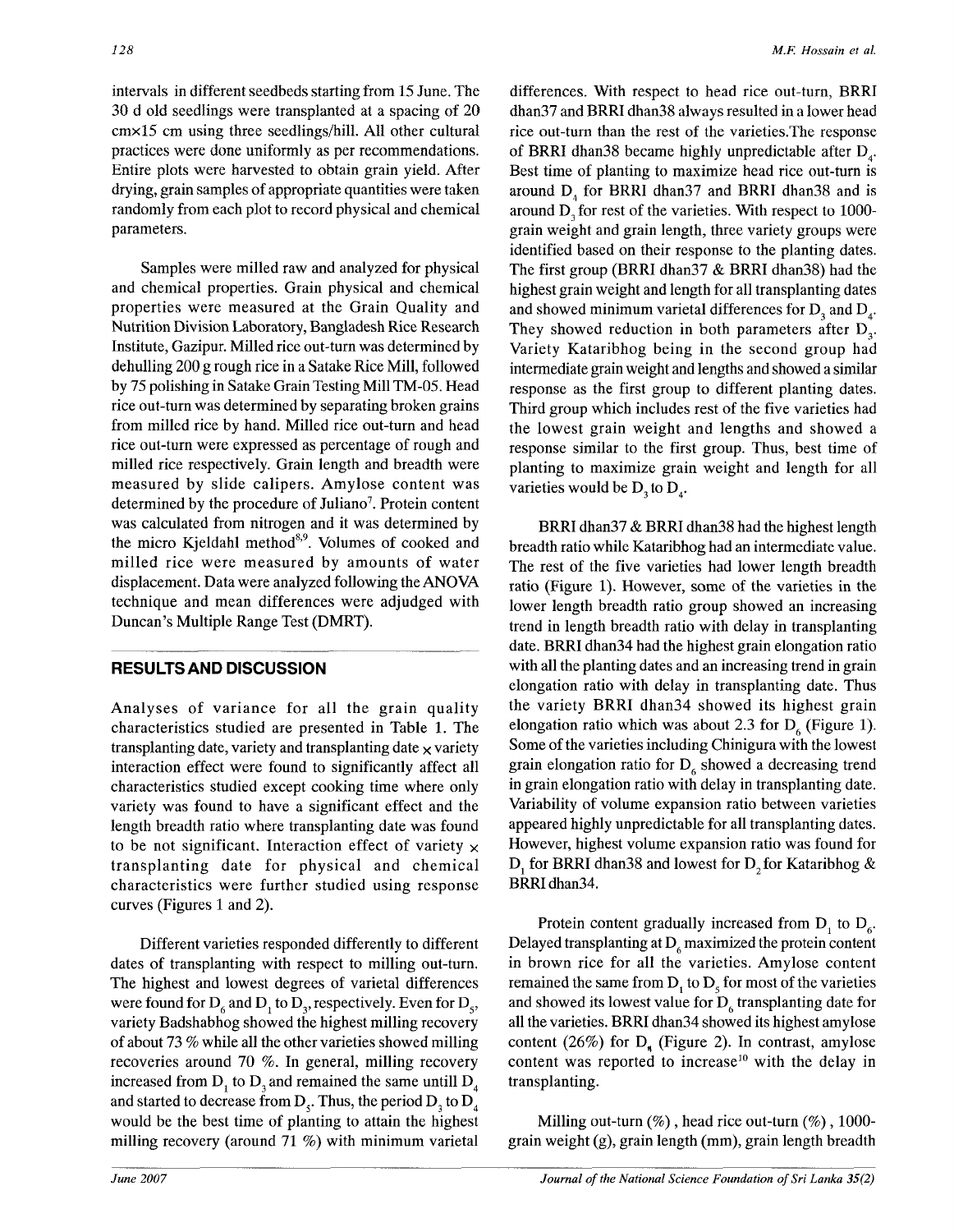|  |  |  |  |  |  |  |  |  |  | Table 1: Analyses of variance for each of the grain quality characteristics of aromatic rice |  |  |  |
|--|--|--|--|--|--|--|--|--|--|----------------------------------------------------------------------------------------------|--|--|--|
|--|--|--|--|--|--|--|--|--|--|----------------------------------------------------------------------------------------------|--|--|--|

|                                        |                         | Mean squares for grain quality characteristics |                                |                               |                         |                                   |                             |                              |                              |                           |                      |
|----------------------------------------|-------------------------|------------------------------------------------|--------------------------------|-------------------------------|-------------------------|-----------------------------------|-----------------------------|------------------------------|------------------------------|---------------------------|----------------------|
| Source of<br>Variance                  | Degree<br>οf<br>freedom | Miling<br>outturn<br>$(\%)$                    | Head rice<br>outturn<br>$(\%)$ | 1000<br>gram<br>weight<br>(g) | Grain<br>length<br>(mm) | Length<br><b>Breadth</b><br>ratio | Gram<br>elongation<br>ratio | Volume<br>expansion<br>ratio | Protein<br>content<br>$($ %) | Amylose<br>content<br>(%) | Cooking<br>time (mn) |
| Transplanting<br>date (Factor A)       | 5                       | $211**$                                        | 105 44**                       | $717**$                       | $0.114**$               | 0 007NS                           | $0.048**$                   | $0.437**$                    | 7 206**                      | $1952**$                  | 0 000011NS           |
| Variety (Factor B)                     | 7                       | $603**$                                        | 211 90**                       | $125.68**$                    | $12.13**$               | $3.61***$                         | $0.41**$                    | 1 706**                      | 3 455**                      | 6 3 6 2**                 | 160 714**            |
| Transplanting<br>$date \times Varletv$ | 35                      | $3.07**$                                       | 12 14**                        | $0.38**$                      | $0.027**$               | $0.009**$                         | $0.017**$                   | $0.789**$                    | $0.536**$                    | $0.362*$                  | 0 0001NS             |
| Error                                  | 94                      | 156                                            | 164                            | 0 0 7 3                       | 0012                    | 0 0 0 4                           | 0 0 0 3                     | 0 0 2 3                      | 0 0 6 0                      | 0 2 0 4                   | 0078                 |

\*\* = Significant at 0 01 probability level

\* = Significant at 0 05 probability level

NS = Not significant

**Table 2: Influence of transplanting date and variety on cooking time.** 

|                | Transplanting date** |                |                   |                 |       |       |         |  |  |  |  |
|----------------|----------------------|----------------|-------------------|-----------------|-------|-------|---------|--|--|--|--|
| Variety*       | $\mathbf{D}_1$       | D <sub>2</sub> | $D_3$             | $D_4$           | $D_5$ | $D_6$ | Average |  |  |  |  |
|                | (mn)                 | (mn)           | (min)             | (min)           | (mn)  | (mn)  | (mn)    |  |  |  |  |
| $\mathbf{V}_1$ | 150                  | 150            | 155               | 150             | 15.0  | 150   | 15 0b   |  |  |  |  |
| $\mathbf{V}_2$ | 140                  | 14.0           | 14,0              | 14.0            | 14.0  | 14.0  | 14 0c   |  |  |  |  |
| $V_3$          | 12.5                 | 125            | 12 <sub>5</sub>   | 12 <sub>5</sub> | 12.5  | 12.5  | 12 5de  |  |  |  |  |
| $\mathbf{V}_4$ | 115                  | 115            | 115               | 11 <sub>5</sub> | 115   | 11.5  | 11.5f   |  |  |  |  |
| $V_5$          | 12.0                 | 12.0           | 12.0              | 120             | 12.0  | 120   | 12.0ef  |  |  |  |  |
| $V_6$          | 13.0                 | 13.0           | 13.0              | 13.0            | 13.0  | 13.0  | 13.0d   |  |  |  |  |
| $V_7$          | 190                  | 190            | 19.0<br>$\bullet$ | 19.0            | 19.0  | 19.0  | 19.0a   |  |  |  |  |
| $\mathbf{V}_8$ | 190                  | 190            | 19.0              | 19.0            | 19.0  | 19.0  | 19.0a   |  |  |  |  |
| Average        | 14.5                 | 14.5           | 145               | 145             | 14.5  | 14.5  | 145     |  |  |  |  |

**Values in a column followed by different letters differ significantly, whereas values followed by common letters do not differ significantly at** *5%* **level of probability.** 

| $\mathbf{v}_1 =$ Kataribhog | ** $D_1 = 15$ July   |
|-----------------------------|----------------------|
| $V_2$ = Radhunipagal        | $D_2 = 25$ July      |
| $V_3$ = Chinigura           | $D_3 = 04$ August    |
| $V_4 =$ Badshabhog          | $D_4$ = 14 August    |
| $V_5$ = Kalizera            | $D_5 = 24$ August    |
| $V_6$ = BRRI dhan34         | $D_6 = 03$ September |
| $V_7$ = BRRI dhan 37        |                      |
| $V_8$ = BRRI dhan38         |                      |

*Journal of the National Science Foundation of Sri Lanka 35(2) June 2007*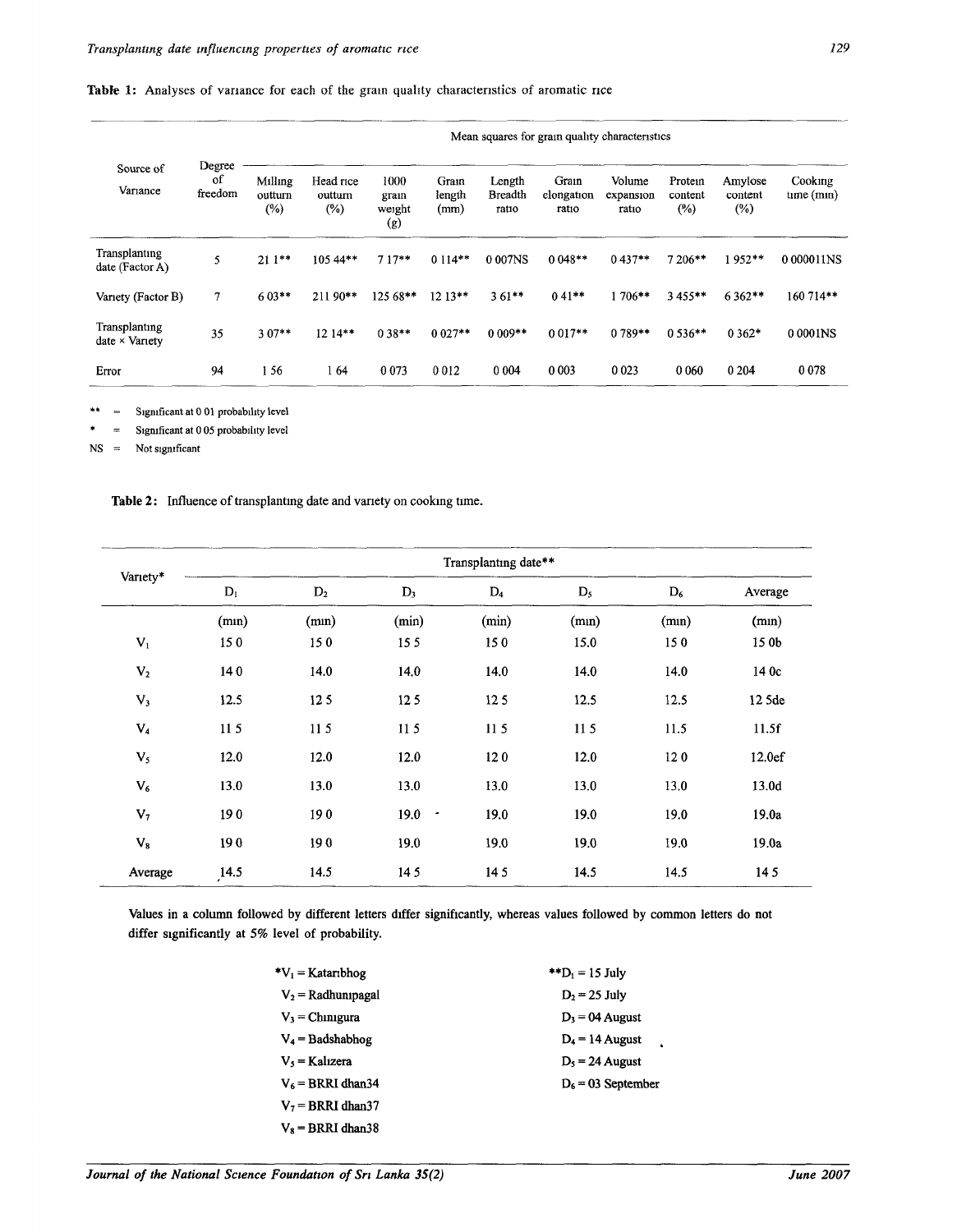

**Figure 1:** Physical characteristics, namely milling out-turn, head rice out-turn, 1000 grain weight, grain length, length breadth ratio, grain elongation ratio and volume expansion ratio, of aromatic rice varieties as influenced by transplanting date in T. *aman*  season.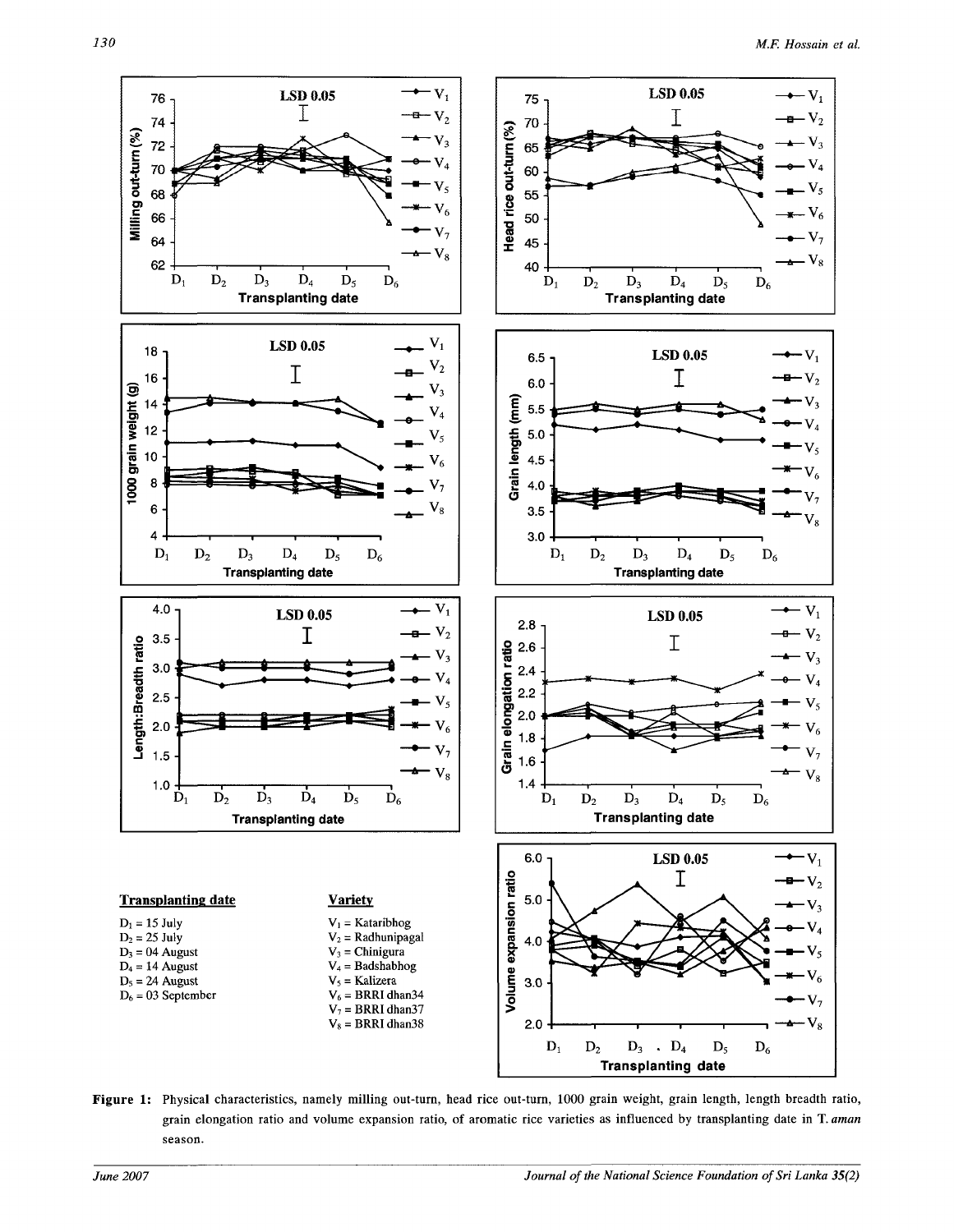

**Figure** 2: Protein content (%) and amylose content (%) of aromatic rice varieties as influenced by transplanting date in T. *aman* season

Table 3: Monthly average day temperature (°C), rainfall (mm), relative humidity (%) and sunshine (hours) of the experimental site in T *aman* season of 2004

| Weather parameter         | Month |        |           |         |          |                |  |  |
|---------------------------|-------|--------|-----------|---------|----------|----------------|--|--|
|                           | July  | August | September | October | November | December       |  |  |
| Temperature $(^{\circ}C)$ | 284   | 300    | 28 5      | 259     | 225      | 193            |  |  |
| Rainfall (mm)             | 601   | 154.   | 317       | 330     | $\bf{0}$ | 3              |  |  |
| Relative humidity (%)     | 84    | 78     | 84        | 79      | 75       | 82             |  |  |
| Sunshine (h)              | 36    | 62     | 36        | 67      | 82       | 7 <sub>1</sub> |  |  |

ratio, grain elongation ratio, volume expansion ratio, protein content  $(\%)$ , amylose content  $(\%)$  and cooking time significantly varied among the varieties (Table 1). Among the aromatic varieties, Badshabhog recorded the highest milling out-turn and it was identical with that of Kataribhog, Radhunipagal and BRRI dhan34. Head rice out-turn was the highest in Badshabhog and 1000-grain weight, grain length, length breadth ratio and volume expansion ratio were comparatively higher in BRRI dhan38 (Figure 1). Grain elongation ratio was higher in the Badshabhog. BRRI dhan37 and BRRI dhan38 were medium slender type varieties. Protein content of the varieties varied from 6.1% to 7.33% in brown rice (Figure 2). Highest protein content and amylose content have been recorded in Kalizera and in BRRI dhan34, respectively.

Previous studies<sup>11</sup> indicated that among 12-scented rice varieties, amylose content varied from 22.0 to 25.9 and protein content varied from *6.5* to 9.0%. Grain elongation and volume expansion ratio were comparatively higher in BRRI dhan34 and BRRI dhan38, respectively. The cooking time of the varieties varied from 11.5 to 19.0 minutes. Cooking time was higher in BRRI dhan37 and BRRI dhan38 (Table 2). Higher protein content and volume expansion ratio were recorded in local aromatic rice varieties compared to that of modern varieties.

It was observed that monthly average day temperature, rainfall, relative humidity gradually decreased but sunshine hours increased from early to late T *aman*  season of the study (Table 3).